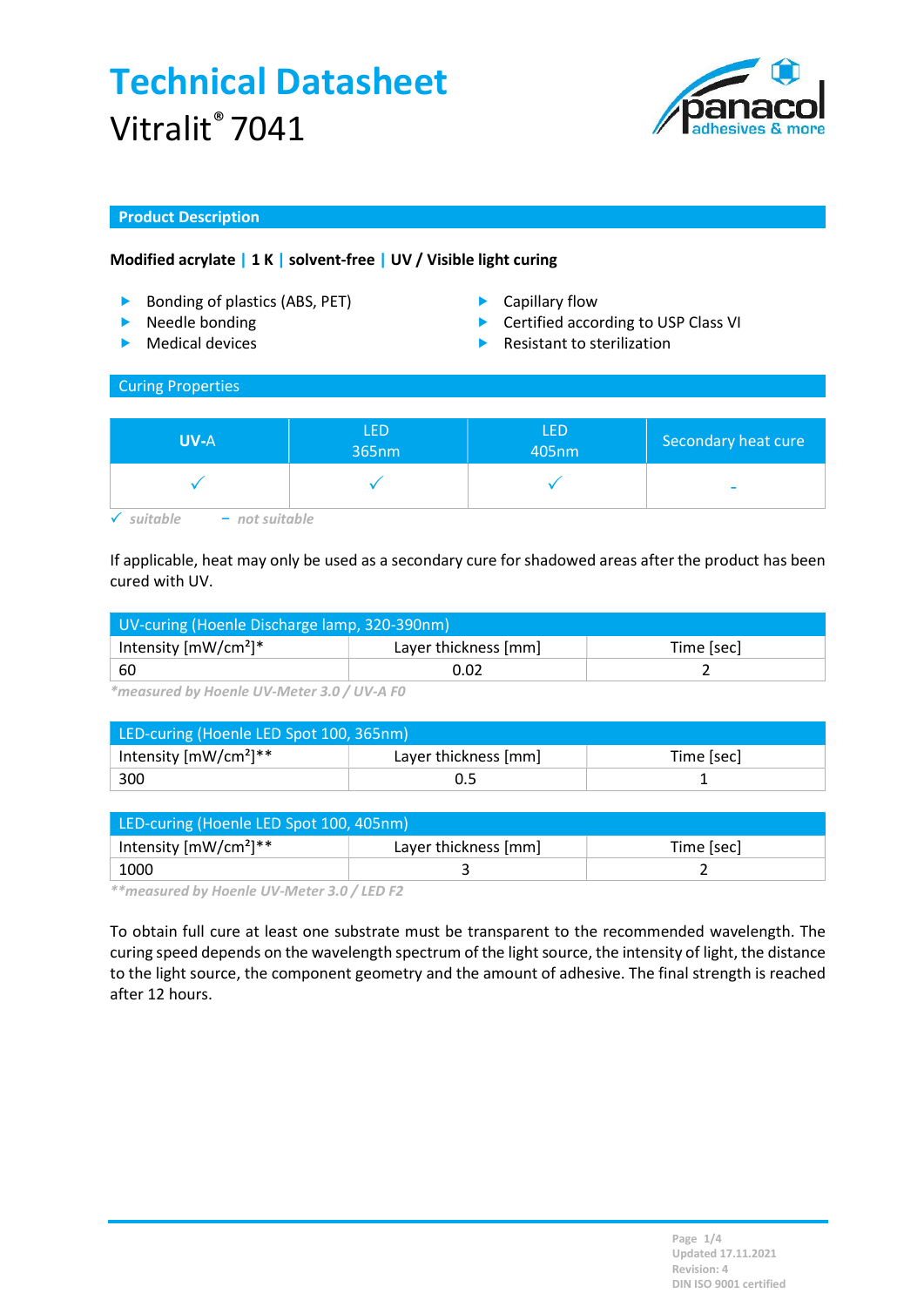

| <b>Technical Data</b>                                  |                              |
|--------------------------------------------------------|------------------------------|
|                                                        |                              |
| Resin                                                  | Acrylate                     |
| Appearance                                             | Transparent, slightly yellow |
| <b>Uncured Material</b>                                |                              |
| Viscosity [mPas] (Brookfield LVT, 25 °C, Sp. 2/60 rpm) |                              |
| PE-Norm 001                                            | $50 - 90$                    |
| Density [g/cm <sup>3</sup> ]                           | $1.0 - 1.1$                  |
| PE-Norm 004                                            |                              |
| Flash point [°C]                                       | >93                          |
| PE-Norm 050                                            |                              |
| Refractive index [nD20]                                | $1.47 - 1.48$                |
| PE-Norm 023                                            |                              |
| <b>Cured Material</b>                                  |                              |
| Hardness shore D                                       | $65 - 80$                    |
| PE-Norm 006                                            |                              |
| Temperature resistance [°C]                            | $-40 - 120$                  |
| PE-Norm 059                                            |                              |
| Shrinkage [%]                                          | <4                           |
| PE-Norm 031                                            |                              |
| Water absorption [%]                                   | $<$ 7                        |
| PE-Norm 016                                            |                              |
| Glass transition temperature - DSC [°C]                |                              |
| PE-Norm 009                                            | $32 - 42$                    |
| Coefficient of thermal expansion [ppm/K] below Tg      | $60 - 90$                    |
| PE-Norm 017                                            |                              |
| Coefficient of thermal expansion [ppm/K] above Tg      | $300 - 500$                  |
| PE-Norm 017                                            |                              |
| Young's modulus - Tensile test [MPa]                   |                              |
| 60mW/cm <sup>2</sup> , 30sec, Fe spectrum              | $400 - 800$                  |
| PE-Norm 056                                            |                              |
| Tensile strength [MPa]                                 |                              |
| 60mW/cm <sup>2</sup> , 30sec, Fe spectrum              | $15 - 20$                    |
| PE-Norm 014                                            |                              |
| Elongation at break [%]                                |                              |
| 60mW/cm <sup>2</sup> , 30sec, Fe spectrum              | $100 - 160$                  |
| PE-Norm 014                                            |                              |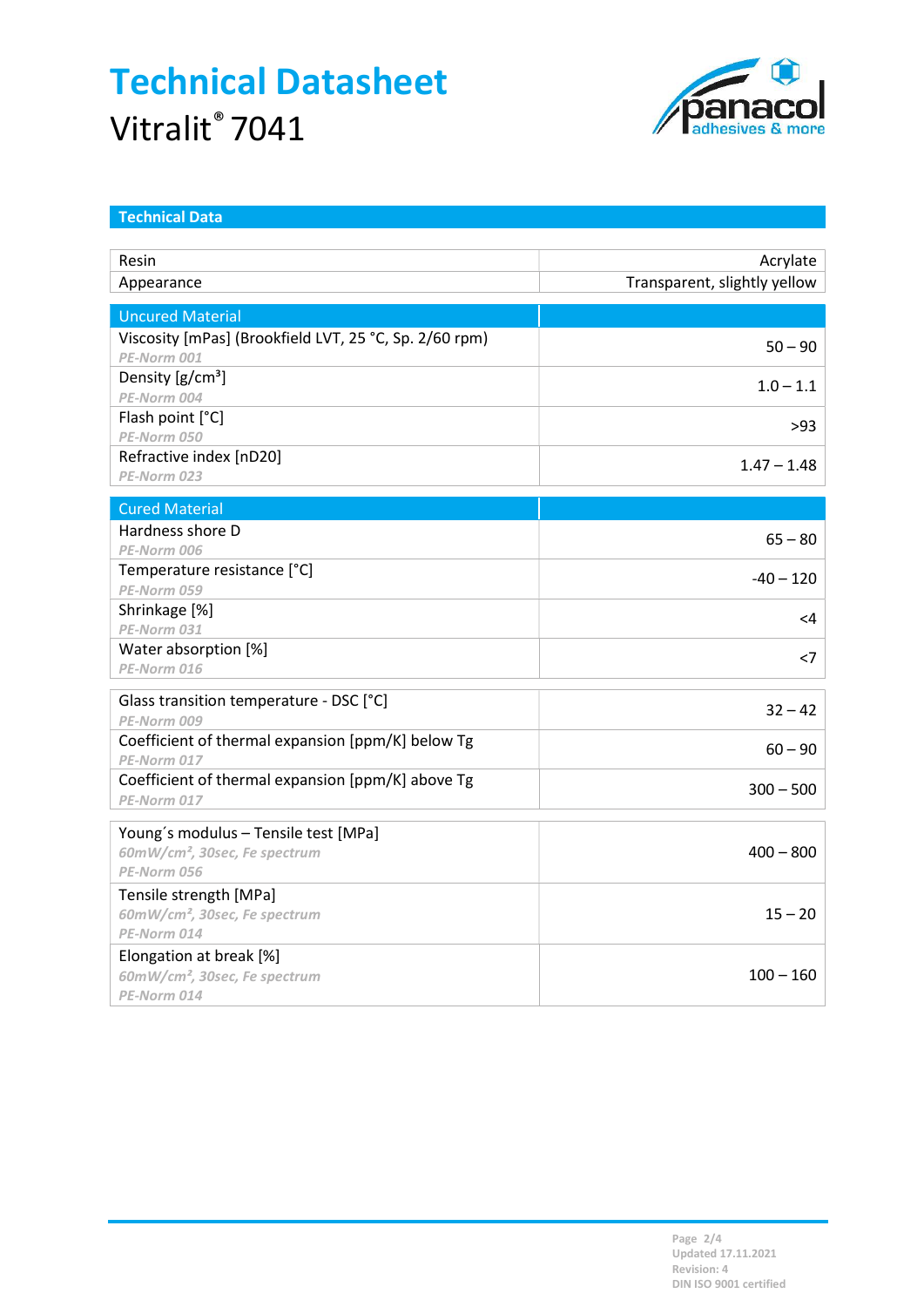

## Transport/Storage/Shelf Life

| Package type      | <b>Transport</b>    | <b>Storage</b>      | Shelf life*                     |
|-------------------|---------------------|---------------------|---------------------------------|
| Syringe/Cartridge | At room temperature | At room temperature | At delivery                     |
| Other packages    | max. $25^{\circ}$ C | max. $25^{\circ}$ C | min. 6 months<br>max. 12 months |

\*Store in original, unopened containers!

#### Instructions for use

### Surface preparation

The surfaces to be bonded should be free of dust, oil, grease, mold release, or other contaminants in order to obtain an optimal and reproducible bond. For cleaning we recommend the cleaner IP® from Panacol, or a solution of Isopropyl Alcohol at 90% or higher concentration. Substrates with low surface energy (e.g. polyethylene, polypropylene) must be pretreated in order to achieve sufficient adhesion.

### Application

Our products are supplied ready to use. Depending on the packaging, our adhesives may be dispensed by hand directly from the package, or they can be applied using dispensing systems and automation that is compatible with light-curable adhesive chemistry. Vitralit® adhesives can begin to cure slowly in daylight and with longer term exposure under indoor lighting. We therefore recommend that adhesive exposure to ambient light must be kept to a minimum. Fluid lines and dispense tips must be 100% light blocking. For assistance with dispensing options, please contact our Application Engineering department. Adhesive and substrate should not be cold for proper bonding. They must be allowed to warm to room temperature prior to processing. After dispensing the adhesive, bonding of the parts should be done promptly. It is recommended that curing stations be equipped with air exhaust systems to evacuate vapors and heat generated during the curing process. After curing, the adhesive must be allowed to cool to ambient temperature before testing the product's performance. For safety information refer to our Material Safety Data Sheet (MSDS).

### Storage

This is light sensitive material. Containers must remain covered when not in use. Minimize exposure of uncured material to daylight, artificial light, and UV light during storage and handling. Store uncured product in its original, closed container in a dry location. Any material removed from the original container must not be returned to the container as it could be contaminated. Panacol cannot assume responsibility for products that were improperly stored, contaminated, or repackaged into other containers.

### Handling and Clean-up

For safe handling information, consult this product's Material Safety Data Sheet (MSDS) prior to use. Uncured material may be wiped away from surfaces with organic solvents. Do not use solvents to remove material from eyes or skin!